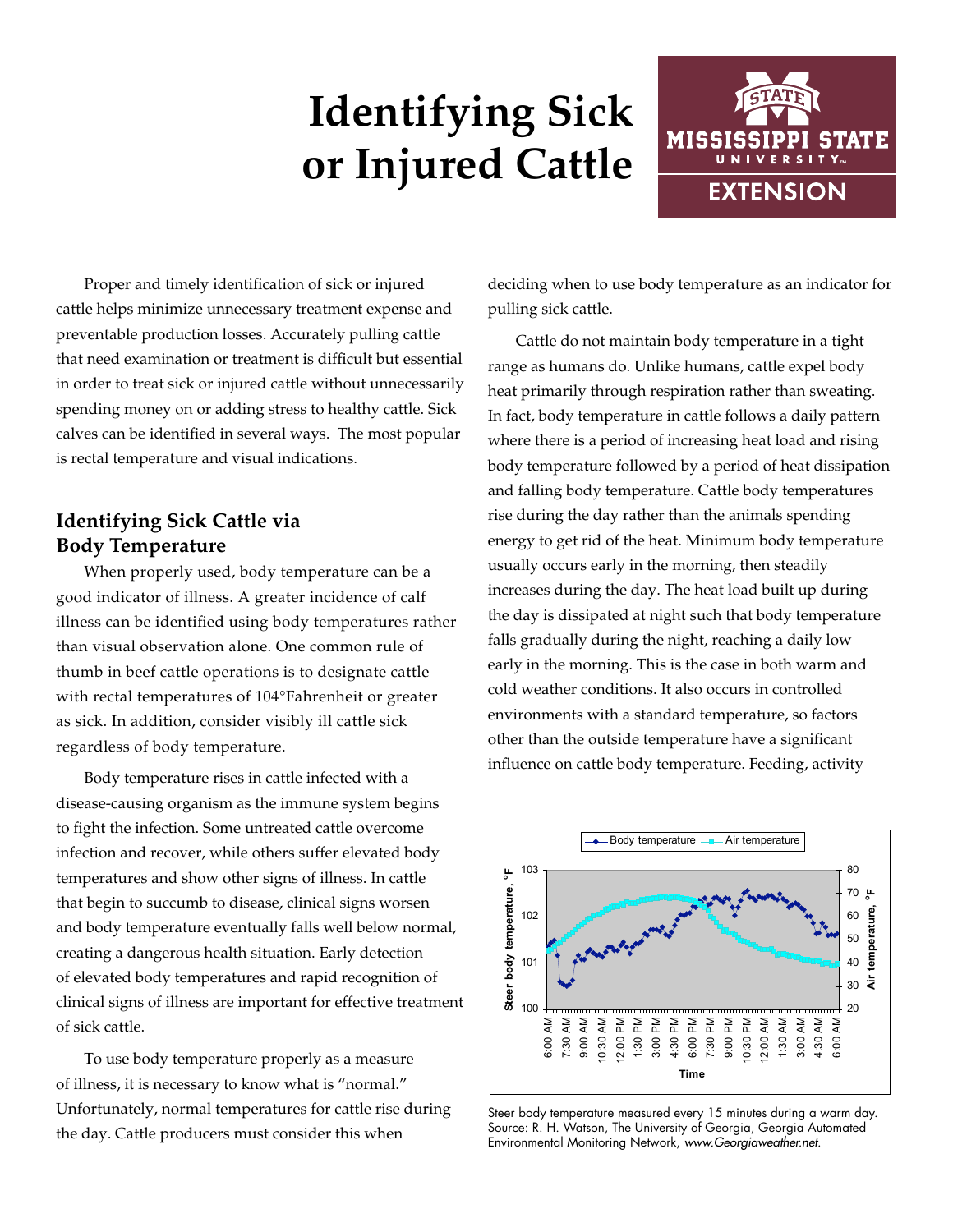

Steer body temperature measured every 15 minutes during a cold day. Source: R. H. Watson, The University of Georgia; Georgia Automated Environmental Monitoring Network, *www.Georgiaweather.net.*

level, solar radiation, and humidity also influence cattle body temperatures. Acute elevations in body temperature occur directly after feeding or exercise.

Fevers are identified more accurately when body temperatures are at their daily lows. For proper identification of sick cattle, make sure that body temperatures are not taken too late in the day when false positives for illness might occur. While working cattle in the late evening may seem like a good idea, cattle generally need several hours past sundown to dissipate heat and cool down from an extremely hot day. It is critical to take temperatures before mid-morning. Producers measuring cattle temperature in the afternoon, even on a cold day, and letting cattle stand around for three or four hours before processing may identify cattle for treatment that are actually healthy.

Be careful to minimize exercise and stress just before measuring temperatures. Cattle should never stand for more than 20 minutes in alleyways or chutes of handling facilities before temperatures are taken. Once in the chute, measure body temperatures immediately. It may be necessary to divide cattle into small groups that can be worked in a reasonable amount of time instead of trying to work the entire group at once.

### **Visual Signs of Cattle Illness**

When using visual appraisal, one of the most important signals of illness is appetite suppression. Feed consumption of cattle exposed to respiratory disease begins to decrease about 48 hours before increased body temperature is observed.

The most effective time to observe the feeding behavior of cattle is when they are fed each day. Unfortunately, it is difficult to monitor daily feeding patterns of grazing cattle or calves on self-feeders. In this case, observe signs of gut fill. Cattle that have not been eating and drinking properly appear gaunt, and their abdomens often bounce when they walk. Rapid weight or body condition loss also indicates illness.

Other later occurring signs of illness include labored breathing, deep coughing, eye and nasal discharge, bloody diarrhea, or depression. Depression is noted as drooping head and ears, excessively slow movement, lagging behind the rest of the herd, and reluctance to get up when approached.

These symptoms occur after sick cattle have gone off feed and their rectal temperature has risen. Therefore, it is extremely important to thoroughly observe cattle daily to catch illness early and begin an effective treatment protocol. Vaccination can produce signs of illness in some situations. Discuss expected effects of specific vaccines on cattle before administration to distinguish between an animal that is ill or one that is suffering a temporary side effect of vaccination.

Examining cattle manure can also help identify sick animals. Loose manure with large feed particles, mucus, or blood can indicate illness or injury. While it may be difficult to identify a specific animal in grazing situations, producers can at least be alerted to watch the herd closer. Cattle often defecate during handling, so plan to observe manure during this time.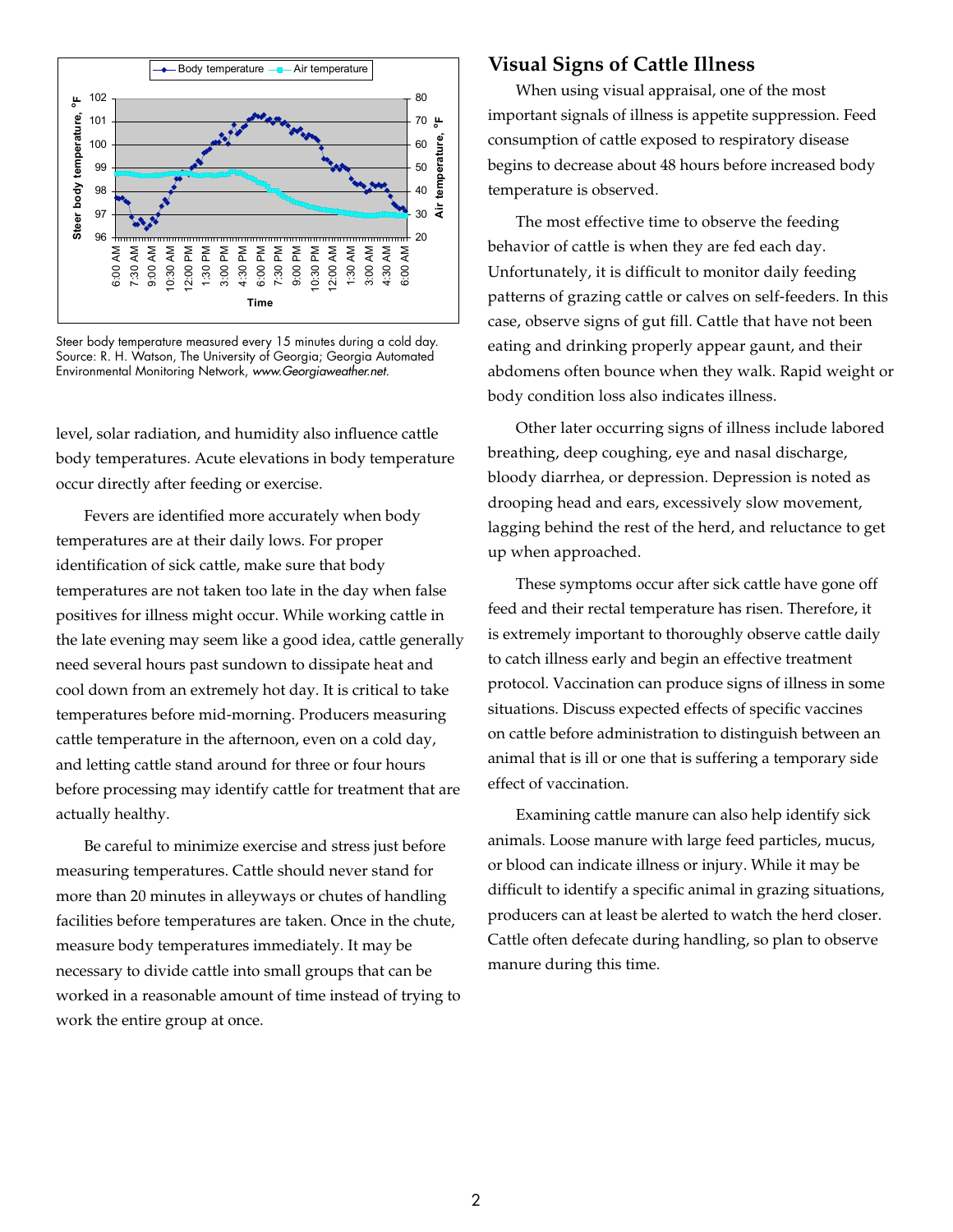## **Identifying Injured Cattle**

Injuries in cattle may be minor or severe. Some injuries are relatively easy to detect upon observation, such as injuries that result in lameness or inability to stand up or walk (a non-ambulatory or "downer" animal). These types of injuries can prevent marketing an animal or result in market discounts. Other injuries are more subtle, including bruising and internal organ injuries such as hardware disease. Suspect these types of injuries when cattle display behavioral changes such as appetite changes or reluctance to move.

Examine the animal's environment for potential hazards or conditions that may have caused an injury. Horns contribute to bruising in animals housed together. Injuries to breeding animals often occur during the breeding season as a result of mounting behavior. Inadequate feed trough space increases competition for feed and chance of injury. Sharp objects such as wire and nails in pastures or handling areas also contribute to cattle injuries.

Inspect cattle closely during feeding and animal handling to identify injuries that are not easily seen in pasture settings. Foot injuries, eye injuries, mouth injuries, minor lacerations (cuts), hematomas (blood vessel rupture and blood pooling under the hide), penis injuries, and biting insect damage are examples of injuries that sometimes require close inspection to identify. By identifying injuries during animal handling, animals can be treated while restrained.

### **Conclusions**

Identify and manage sick or injured cattle promptly. When cattle go "down," it is often because their initial problems were ignored. A treatment plan should be in place once sick or injured cattle are identified. Consult with a veterinarian to develop this plan, and then follow the plan closely.

 Seek out veterinary advice for situations that may require treatments not outlined in standard herd health plans. For more information on identifying sick or injured cattle, contact your local county MSU Extension Service or a veterinarian.

#### **References**

- Watson, R. H. 2002. Unpublished data. The University of Georgia. Athens, GA.
- Georgia Automated Environmental Monitoring Network. 2002. The University of Georgia, Griffin campus. Griffin, GA. Available online at at *http//www. Georgiaweather.net*.